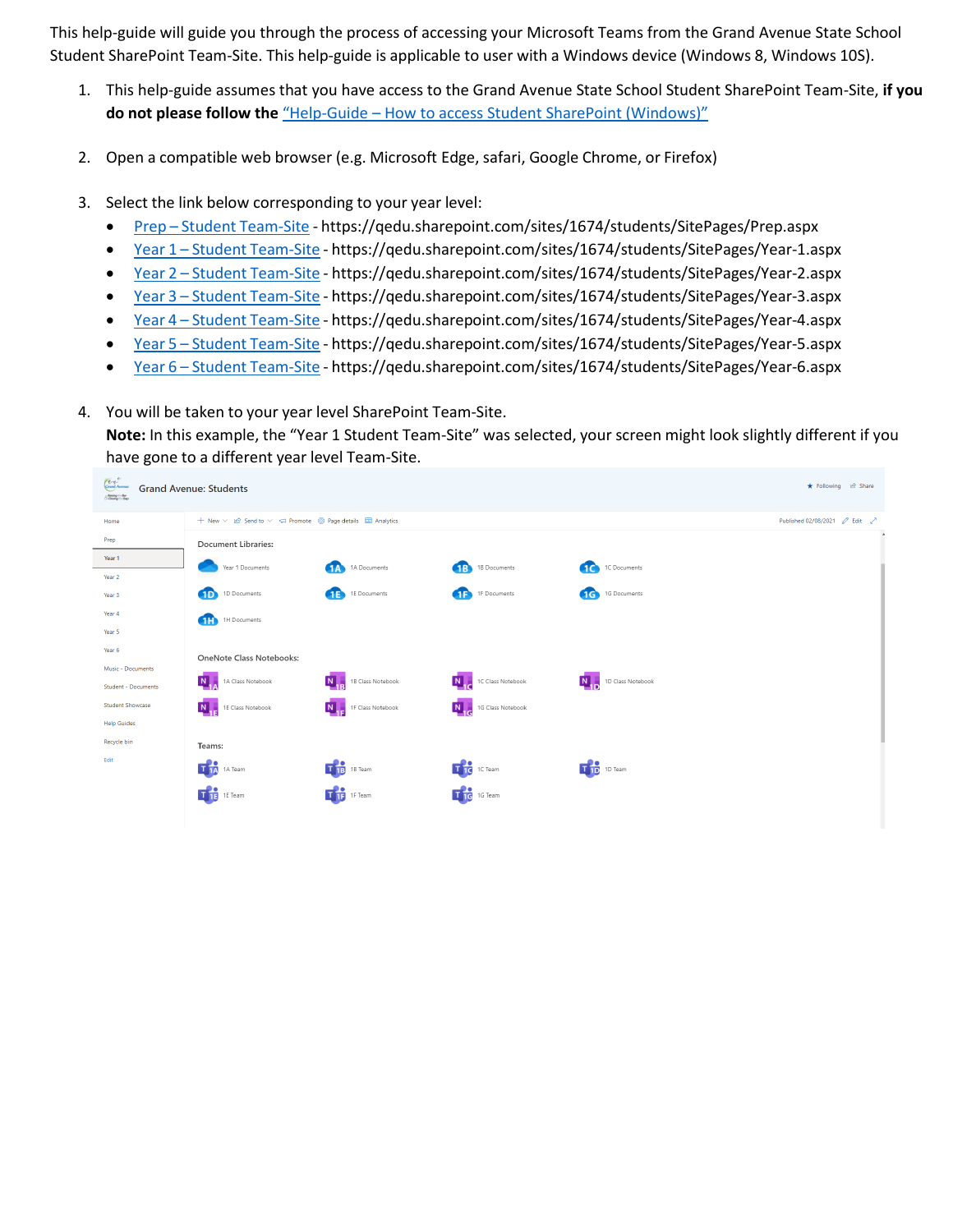5. To navigate to your classes "Microsoft Team", select your class under the heading "Teams"

| Contractor<br><b>Grand Avenue: Students</b><br>$\label{eq:constr} \begin{array}{c} \displaystyle \frac{\partial \phi \mathrm{d} \phi}{\partial \phi \mathrm{d} \phi} \wedge \mathrm{d} \theta \mathrm{d} \phi \\ \displaystyle \frac{\partial \phi \mathrm{d} \phi}{\partial \phi \mathrm{d} \phi} \wedge \mathrm{d} \theta \mathrm{d} \phi \end{array}$ | Following & Share                                         |                                  |                                  |                                          |                               |
|----------------------------------------------------------------------------------------------------------------------------------------------------------------------------------------------------------------------------------------------------------------------------------------------------------------------------------------------------------|-----------------------------------------------------------|----------------------------------|----------------------------------|------------------------------------------|-------------------------------|
| Home                                                                                                                                                                                                                                                                                                                                                     | + New ∨ Le Send to ∨ < Promote @ Page details E Analytics |                                  |                                  |                                          | Published 02/08/2021 2 Edit 2 |
| Prep                                                                                                                                                                                                                                                                                                                                                     | <b>Document Libraries:</b>                                |                                  |                                  |                                          | $\blacktriangle$              |
| Year 1<br>Year 2                                                                                                                                                                                                                                                                                                                                         | Year 1 Documents                                          | 1A Documents                     | 1B Documents                     | 1C Documents<br>$\overline{\phantom{a}}$ |                               |
| Year 3                                                                                                                                                                                                                                                                                                                                                   | <b>TD</b><br>1D Documents                                 | 1E Documents<br>Æ                | 1F Documents<br>AB.              | 1G Documents<br>$\overline{\mathbf{G}}$  |                               |
| Year 4                                                                                                                                                                                                                                                                                                                                                   | <b>GTID</b><br>1H Documents                               |                                  |                                  |                                          |                               |
| Year 5                                                                                                                                                                                                                                                                                                                                                   |                                                           |                                  |                                  |                                          |                               |
| Year 6                                                                                                                                                                                                                                                                                                                                                   | <b>OneNote Class Notebooks:</b>                           |                                  |                                  |                                          |                               |
| Music - Documents                                                                                                                                                                                                                                                                                                                                        | 1A Class Notebook                                         | 1B Class Notebook                | $N_{\perp}$<br>1C Class Notebook | N <sub>L</sub><br>1D Class Notebook      |                               |
| Student - Documents                                                                                                                                                                                                                                                                                                                                      | $N_{1}$                                                   |                                  |                                  |                                          |                               |
| Student Showcase                                                                                                                                                                                                                                                                                                                                         | N <sub>13</sub> 1E Class Notebook                         | N <sub>1</sub> 1F Class Notebook | N 1G Class Notebook              |                                          |                               |
| <b>Help Guides</b>                                                                                                                                                                                                                                                                                                                                       |                                                           |                                  |                                  |                                          |                               |
| Recycle bin                                                                                                                                                                                                                                                                                                                                              | Teams:                                                    |                                  |                                  |                                          |                               |
| Edit                                                                                                                                                                                                                                                                                                                                                     | T <sub>14</sub> 1A Team                                   | T <sub>1B</sub> 18 Team          | The 1C Team                      | T <sub>1D</sub> 1D Team                  |                               |
|                                                                                                                                                                                                                                                                                                                                                          | T <sub>18</sub> 1E Team                                   | T <sub>1</sub> 1F Team           | The 1G Team                      |                                          |                               |
|                                                                                                                                                                                                                                                                                                                                                          |                                                           |                                  |                                  |                                          |                               |

6. You will be redirected to Microsoft Teams, a popup window will appear asking to open the link in the Microsoft Teams "Windows App" / Desktop version or continue in the web app.

| This site is trying to open Microsoft Teams.                                      |
|-----------------------------------------------------------------------------------|
| https://teams.microsoft.com wants to open this application.                       |
| Always allow teams.microsoft.com to open links of this type in the associated app |
| $Cancel$<br>Open                                                                  |
|                                                                                   |
|                                                                                   |
|                                                                                   |
|                                                                                   |
|                                                                                   |
|                                                                                   |
|                                                                                   |
|                                                                                   |
| ø                                                                                 |
|                                                                                   |
|                                                                                   |
|                                                                                   |
| Stay better connected with the Teams desktop app                                  |
| Download the Windows app<br>Use the web app instead                               |
|                                                                                   |
| Already have the Teams app? Launch it now                                         |
|                                                                                   |
|                                                                                   |
|                                                                                   |
|                                                                                   |
|                                                                                   |
|                                                                                   |
|                                                                                   |
|                                                                                   |
| Privacy and Cookies                                                               |
| Third-Party Disclosures                                                           |
|                                                                                   |